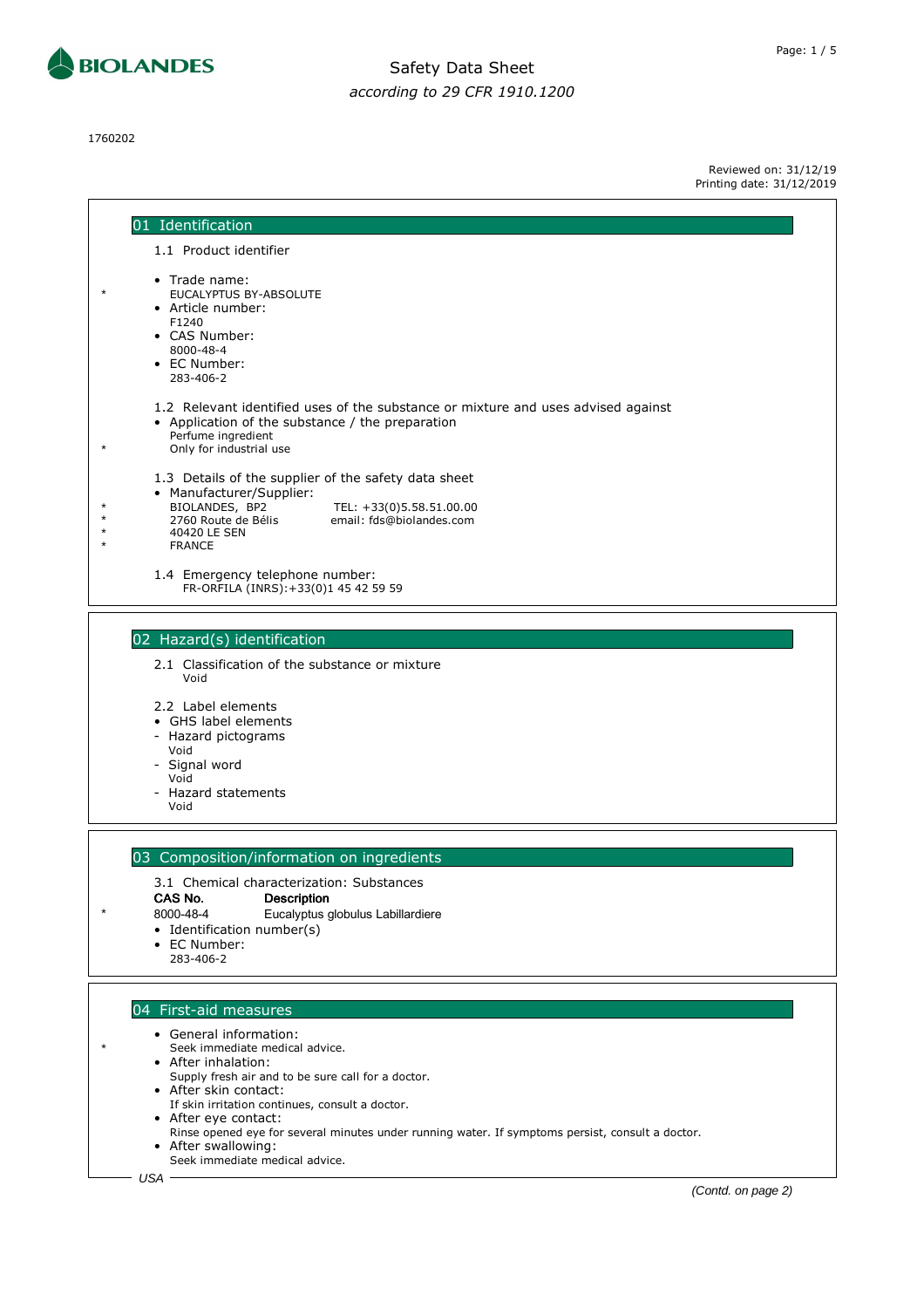

1760202

Reviewed on: 31/12/19 Printing date: 31/12/2019

| <b>PRODUCT:</b><br><b>EUCALYPTUS BY-ABSOLUTE</b>                                                                                                                                                                                                                                                                                                                                                                                                                                                                           |                    |
|----------------------------------------------------------------------------------------------------------------------------------------------------------------------------------------------------------------------------------------------------------------------------------------------------------------------------------------------------------------------------------------------------------------------------------------------------------------------------------------------------------------------------|--------------------|
|                                                                                                                                                                                                                                                                                                                                                                                                                                                                                                                            | (Contd. of page 1) |
| 05 Fire-fighting measures<br>• Suitable extinguishing agents:<br>CO2, sand, extinguishing powder. Do not use water.<br>Use fire fighting measures that suit the environment.<br>• For safety reasons unsuitable extinguishing agents:<br>Water with full jet                                                                                                                                                                                                                                                               |                    |
| 5.2 Special hazards arising from the substance or mixture<br>Formation of toxic gases is possible during heating or in case of fire.<br>• Protective equipment:<br>Do not inhale explosion gases or combustion gases.<br>• Additional information<br>Cool endangered receptacles with water spray.                                                                                                                                                                                                                         |                    |
| 06 Accidental release measures                                                                                                                                                                                                                                                                                                                                                                                                                                                                                             |                    |
| 6.1 Personal precautions, protective equipment and emergency procedures<br>Wear protective equipment. Keep unprotected persons away.<br>Ensure adequate ventilation<br>Keep away from ignition sources                                                                                                                                                                                                                                                                                                                     |                    |
| 6.3 Methods and material for containment and cleaning up:<br>Pick up mechanically.                                                                                                                                                                                                                                                                                                                                                                                                                                         |                    |
| 6.4 Reference to other sections<br>See Section 7 for information on safe handling.<br>See Section 8 for information on personal protection equipment.<br>See Section 13 for disposal information.                                                                                                                                                                                                                                                                                                                          |                    |
| 07 Handling and storage                                                                                                                                                                                                                                                                                                                                                                                                                                                                                                    |                    |
| • Handling:<br>7.1 Precautions for safe handling<br>Keep receptacles tightly sealed.<br>Keep away from heat and direct sunlight.<br>Ensure good ventilation/exhaustion at the workplace.<br>Handle with care. Avoid jolting, friction and impact.<br>• Information about protection against explosions and fires:<br>Keep ignition sources away - Do not smoke.<br>Protect against electrostatic charges.<br>• Storage:<br>Requirements to be met by storerooms and receptacles:<br>Store only in the original receptacle. |                    |
| Use only receptacles specifically permitted for this substance/ product.<br>• Further information about storage conditions:                                                                                                                                                                                                                                                                                                                                                                                                |                    |
| Keep receptacle tightly sealed.<br>Protect from heat and direct sunlight.<br>Store receptacle in a well ventilated area.                                                                                                                                                                                                                                                                                                                                                                                                   |                    |
| 7.3 Specific end use(s)<br>No further relevant information available.                                                                                                                                                                                                                                                                                                                                                                                                                                                      |                    |
| 08 Exposure controls/personal protection<br>• Components with limit values that require monitoring at the workplace:                                                                                                                                                                                                                                                                                                                                                                                                       |                    |
| Not required.<br>%<br>CAS No.<br>Designation of material<br>Type<br>Not required.<br>• Additional information:<br>The lists that were valid during the creation were used as basis.<br>• Personal protective equipment:<br>• General protective and hygienic measures:<br>The usual precautionary measures for handling chemicals should be followed.<br>Wash hands before breaks and at the end of work.                                                                                                                  | Value Unit         |
| USA                                                                                                                                                                                                                                                                                                                                                                                                                                                                                                                        | (Contd. on page 3) |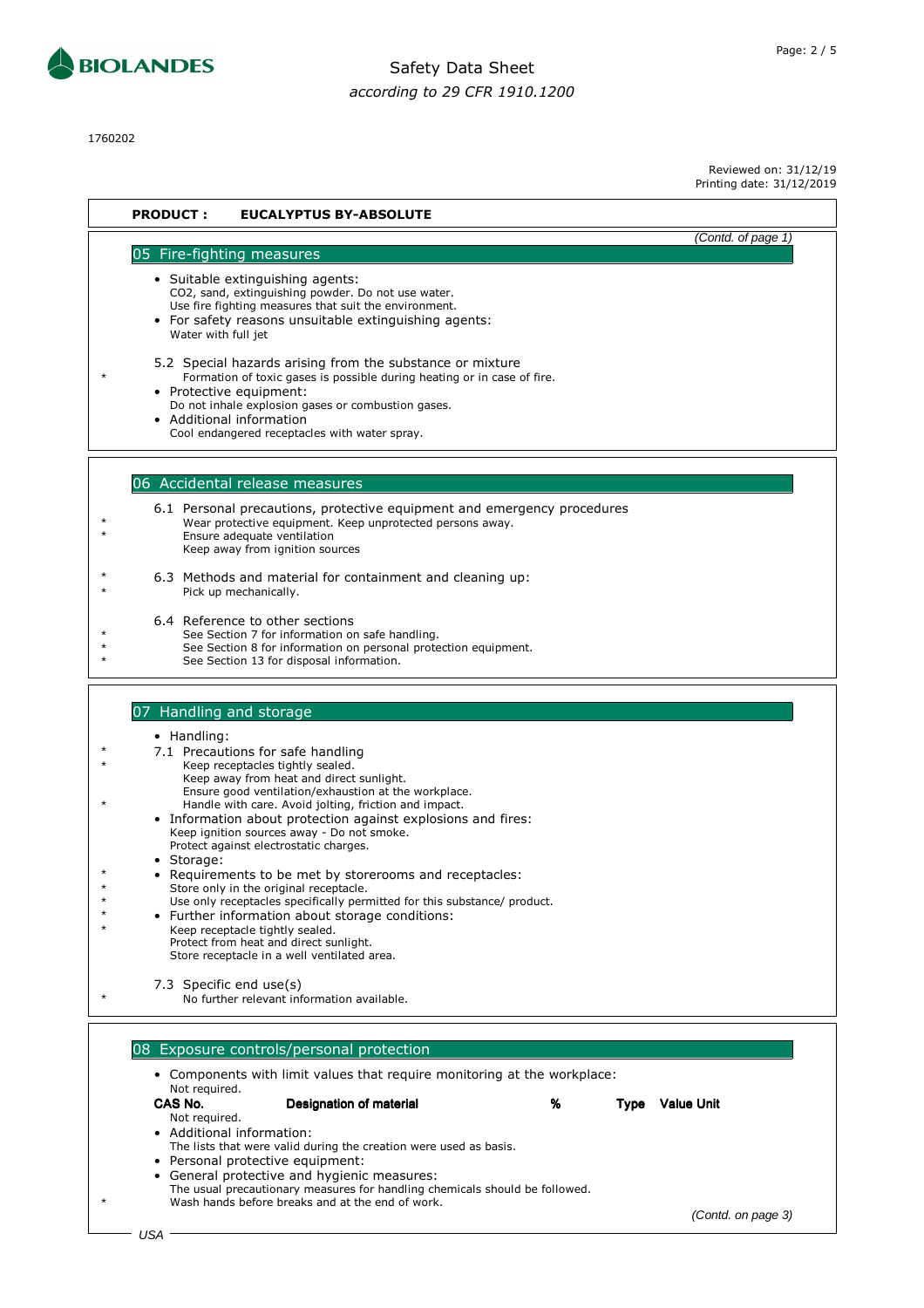

1760202

Page: 3 / 5

Reviewed on: 31/12/19 Printing date: 31/12/2019

| (Contd. of page 2)<br>• Breathing equipment: Use suitable respiratory protective device in case of insufficient ventilation.<br>• Protection of hands: Protective gloves The glove material has to be impermeable and resistant to<br>the product/ the substance/ the preparation. Due to missing tests no recommendation to the glove<br>material can be given for the product/ the preparation/ the chemical mixture. Selection of the<br>glove material on consideration of the penetration times, rates of diffusion and the degradation<br>• Material of gloves<br>The selection of the suitable gloves does not only depend on the material, but also on further marks of quality and<br>varies from manufacturer to manufacturer.<br>• Penetration time of glove material<br>The exact break through time has to be found out by the manufacturer of the protective gloves and has to be |  |
|-------------------------------------------------------------------------------------------------------------------------------------------------------------------------------------------------------------------------------------------------------------------------------------------------------------------------------------------------------------------------------------------------------------------------------------------------------------------------------------------------------------------------------------------------------------------------------------------------------------------------------------------------------------------------------------------------------------------------------------------------------------------------------------------------------------------------------------------------------------------------------------------------|--|
| observed.<br>• Eye protection: Safety glasses                                                                                                                                                                                                                                                                                                                                                                                                                                                                                                                                                                                                                                                                                                                                                                                                                                                   |  |
| 09 Physical and chemical properties                                                                                                                                                                                                                                                                                                                                                                                                                                                                                                                                                                                                                                                                                                                                                                                                                                                             |  |
| <b>General Information</b>                                                                                                                                                                                                                                                                                                                                                                                                                                                                                                                                                                                                                                                                                                                                                                                                                                                                      |  |
| Appearance:                                                                                                                                                                                                                                                                                                                                                                                                                                                                                                                                                                                                                                                                                                                                                                                                                                                                                     |  |
| Form:<br>pasty                                                                                                                                                                                                                                                                                                                                                                                                                                                                                                                                                                                                                                                                                                                                                                                                                                                                                  |  |
| Color:<br>green-brown                                                                                                                                                                                                                                                                                                                                                                                                                                                                                                                                                                                                                                                                                                                                                                                                                                                                           |  |
| Odor:<br>woody                                                                                                                                                                                                                                                                                                                                                                                                                                                                                                                                                                                                                                                                                                                                                                                                                                                                                  |  |
| Odor threshold:<br>Not determined.                                                                                                                                                                                                                                                                                                                                                                                                                                                                                                                                                                                                                                                                                                                                                                                                                                                              |  |
| Change in condition                                                                                                                                                                                                                                                                                                                                                                                                                                                                                                                                                                                                                                                                                                                                                                                                                                                                             |  |
| Boiling point/Boiling range:<br>Undetermined.                                                                                                                                                                                                                                                                                                                                                                                                                                                                                                                                                                                                                                                                                                                                                                                                                                                   |  |
| $\star$<br>> 100,0 °C<br>Flash point:<br>NFT 60-103 CC                                                                                                                                                                                                                                                                                                                                                                                                                                                                                                                                                                                                                                                                                                                                                                                                                                          |  |
| Flammability (solid, gaseous):<br>Undetermined.                                                                                                                                                                                                                                                                                                                                                                                                                                                                                                                                                                                                                                                                                                                                                                                                                                                 |  |
| Auto igniting:<br>Not determined.                                                                                                                                                                                                                                                                                                                                                                                                                                                                                                                                                                                                                                                                                                                                                                                                                                                               |  |
| Danger of explosion:<br>Undetermined.                                                                                                                                                                                                                                                                                                                                                                                                                                                                                                                                                                                                                                                                                                                                                                                                                                                           |  |
| Vapor pressure:<br>Not applicable.                                                                                                                                                                                                                                                                                                                                                                                                                                                                                                                                                                                                                                                                                                                                                                                                                                                              |  |
| Density:<br>Not determined.                                                                                                                                                                                                                                                                                                                                                                                                                                                                                                                                                                                                                                                                                                                                                                                                                                                                     |  |
| Solubility in / Miscibility with                                                                                                                                                                                                                                                                                                                                                                                                                                                                                                                                                                                                                                                                                                                                                                                                                                                                |  |
| Water:<br>Not determined.                                                                                                                                                                                                                                                                                                                                                                                                                                                                                                                                                                                                                                                                                                                                                                                                                                                                       |  |
| Partition coefficient (n-octanol/water):<br>Not determined.                                                                                                                                                                                                                                                                                                                                                                                                                                                                                                                                                                                                                                                                                                                                                                                                                                     |  |
| Other information<br>No further relevant information available.                                                                                                                                                                                                                                                                                                                                                                                                                                                                                                                                                                                                                                                                                                                                                                                                                                 |  |

#### 10 Stability and reactivity

- Thermal decomposition / conditions to be avoided: Undetermined.
- Incompatible materials: \* No further relevant information available.
	- Hazardous decomposition products: Undetermined.

#### \* 11 Toxicological information

- \* Acute toxicity:
- LD/LC50 values that are relevant for classification: \* Undetermined.
	- Primary irritant effect:
	- on the skin:
- \* No irritant effect.
	- on the eye:
- \* No irritating effect.

(Contd. on page 4)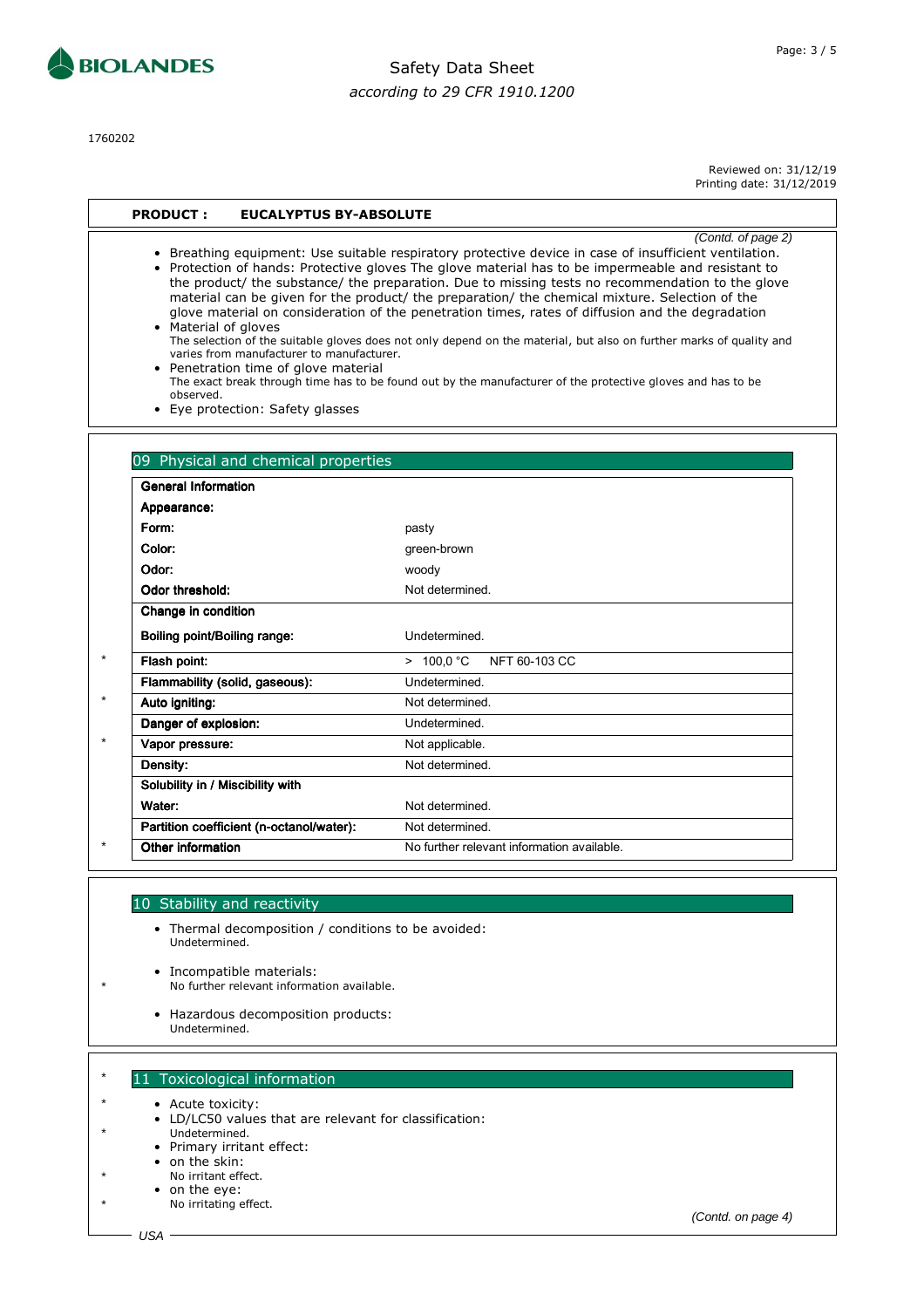

1760202

Reviewed on: 31/12/19 Printing date: 31/12/2019

(Contd. on page 5)

| <b>PRODUCT:</b>                                     | <b>EUCALYPTUS BY-ABSOLUTE</b>                                                                                                                                                                                                                         |                    |
|-----------------------------------------------------|-------------------------------------------------------------------------------------------------------------------------------------------------------------------------------------------------------------------------------------------------------|--------------------|
| • Sensitization:<br>Undetermined.                   | No sensitizing effects known.<br>• Subacute to chronic toxicity:<br>• Additional toxicological information:<br>The substance is not subject to classification.<br>• OSHA-Ca (Occupational Safety & Health Administration)<br>Substance is not listed. | (Contd. of page 3) |
| 12 Ecological information<br>• Aquatic toxicity:    | No further relevant information available.                                                                                                                                                                                                            |                    |
| Not determined.                                     | • Persistence and degradability<br>No further relevant information available.<br>• Behavior in environmental systems:                                                                                                                                 |                    |
| $\bullet$<br>Ecotoxical effects:<br>Not determined. | Bioaccumulative potential<br>No further relevant information available.                                                                                                                                                                               |                    |
|                                                     | 13 Disposal considerations                                                                                                                                                                                                                            |                    |

• Waste treatment methods

• Recommendation:

Must be specially treated adhering to official regulations.

• Uncleaned packagings:

• Recommendation:

Disposal must be made according to official regulations.

#### 14 Transport information

| UN-Number                             |      |
|---------------------------------------|------|
| <b>DOT</b>                            | Void |
| <b>ADR</b>                            | Void |
| <b>IMDG</b>                           | Void |
| <b>IATA</b>                           | Void |
| UN proper shipping name<br><b>DOT</b> | Void |
| <b>ADR</b>                            | Void |
| IMDG                                  | Void |
| <b>IATA</b>                           | Void |
| • Transport hazard class(es)          |      |
| <b>DOT</b>                            |      |
| Class                                 | Void |
| <b>ADR</b>                            |      |
| Class                                 | Void |
| <b>IMDG</b>                           |      |
| Class                                 | Void |
| <b>IATA</b>                           |      |
| <b>Class</b>                          | Void |
| Packing group                         |      |